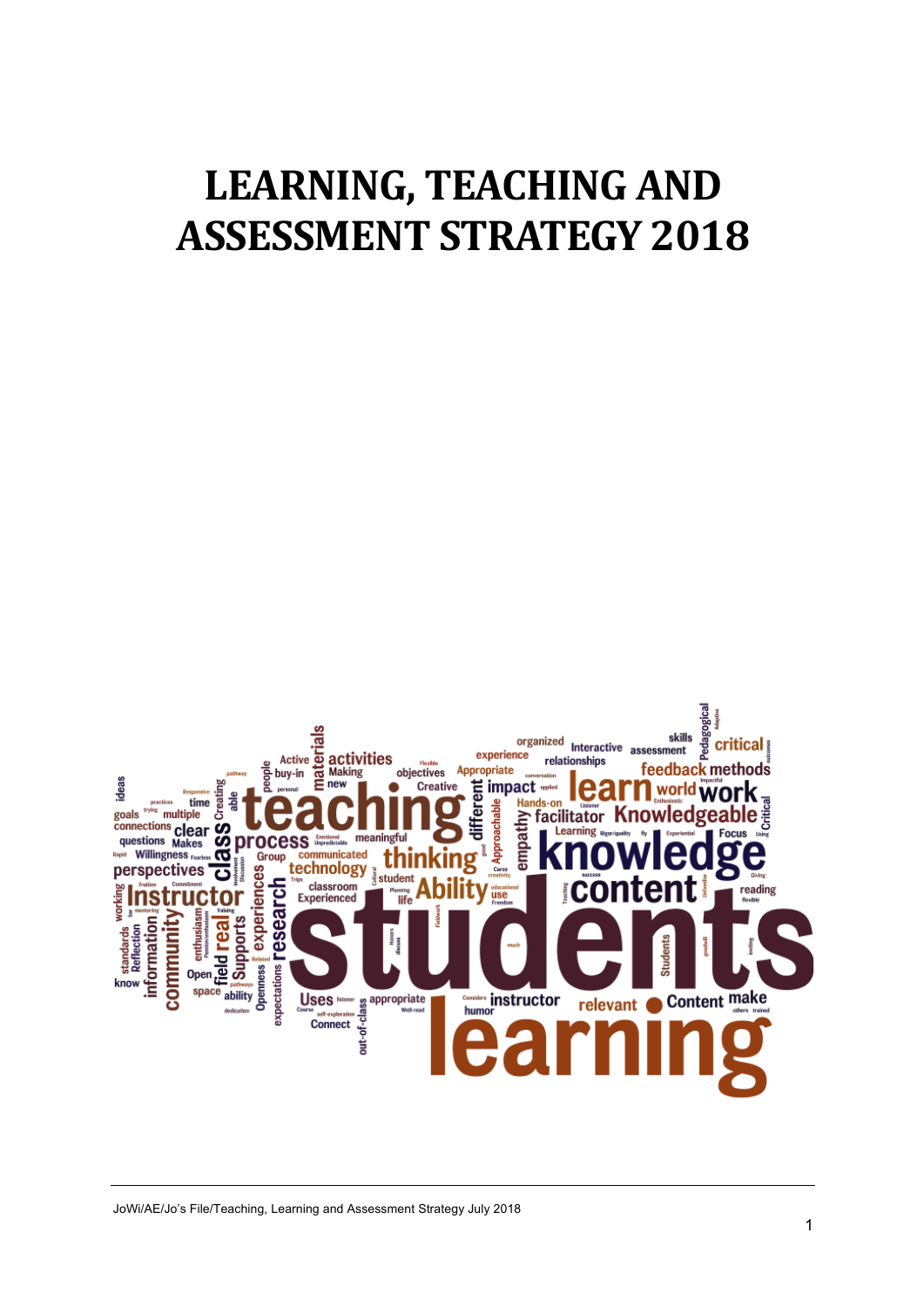## **LEARNING, TEACHING AND ASSESSMENT STRATEGY 2018**

### **Introduction**

Student success is at the heart of all that we do at Halesowen College. Effective learning and teaching are fundamental to high quality student experience and critical to student success. Elements of the wider College experience such as learning support, student services, enrichment, access to learning resources, play a key role and thus must be part of the Teaching Learning and Assessment Strategy.

The wider context to the strategy links to the OFSTED inspection framework and the five key judgements of: Overall Effectiveness; Effectiveness of Leadership and Management; Quality of Teaching, Learning and Assessment; Personal Development; Behaviour and Welfare of Learners; and Outcomes for Learners. A number of other national policy imperatives impact on the College's Strategy for Teaching Learning and Assessment, most notably.

- The English and Maths condition of funding.
- Changes to BTECs and vocational qualifications introducing an external assessment component.
- The introduction of T Levels.
- 16-19 Study Programme requirements
- **SEND Legislation**
- Extended work placement requirements
- New apprenticeship standards
- HE QAA Teaching Excellence Framework

#### **Purpose**

- The purpose of this strategy is to create a common vision for teaching, learning and assessment at the College for all modes of learning.
- To provide a framework within which our teachers can develop their own teaching, learning and assessment methods that meet the individual needs of our students.
- To provide the highest quality learning experience for all of our students, leading to high levels of student achievement, enjoyment and positive progression.

#### **Aims**

The primary aim of teaching, learning and assessment is to develop, support and challenge all our students to make exceptional progress.

The College is committed to:

- Encouraging creativity and innovation in teaching, learning and assessment.
- Consistently use a wide range of teaching and learning strategies which are based on sound educational principles.
- Promote active learning to engage and enthuse.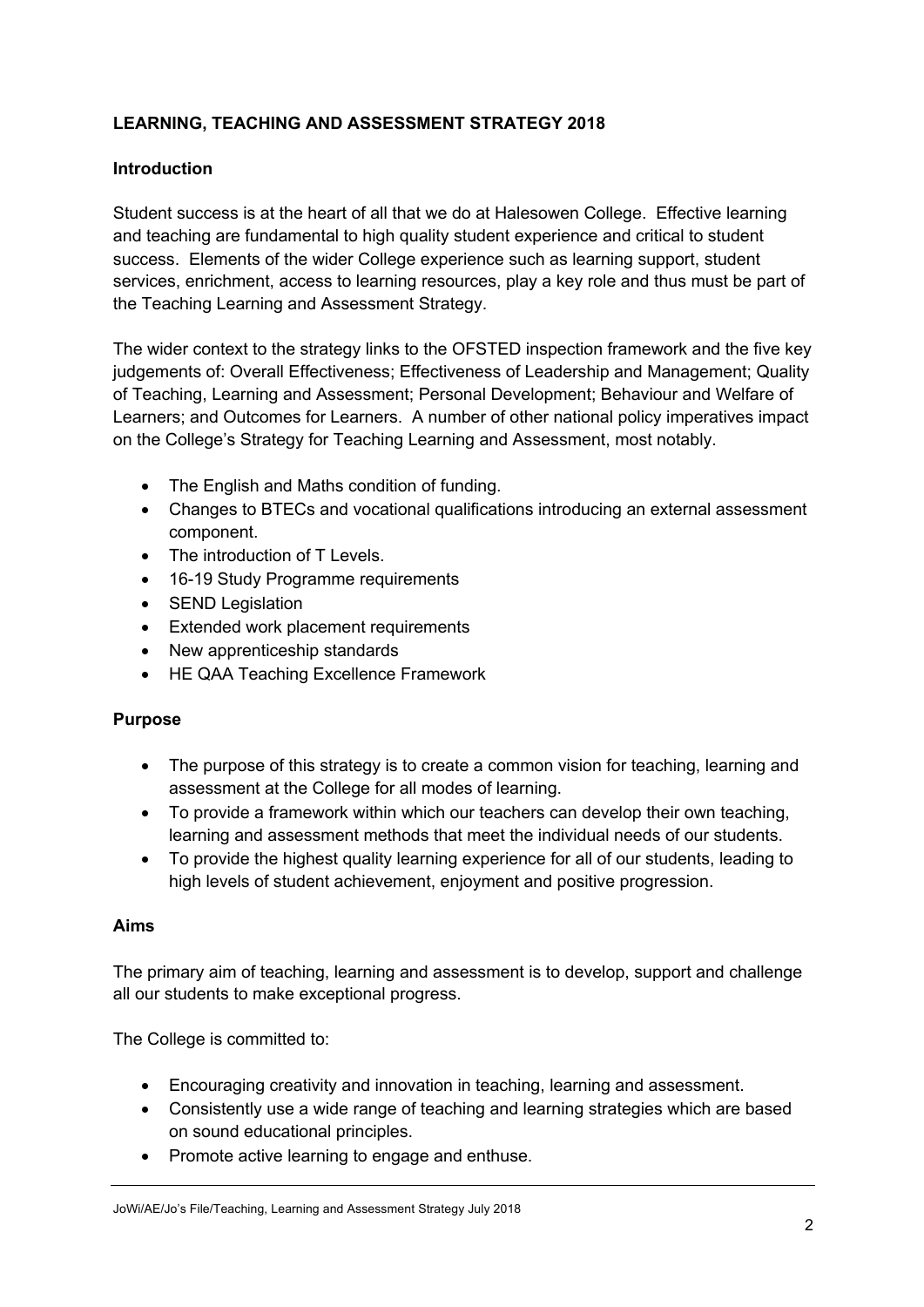- Encourage students to move from dependent learner to interdependent learner to independent learner.
- Support the holistic development of our students to become socially and morally responsible citizens in all aspects of life.
- Ensuring a clear and determined focus on developing the knowledge and skills needed for progression to the next step.
- Encourage lifelong learning and the development of lifelong learners.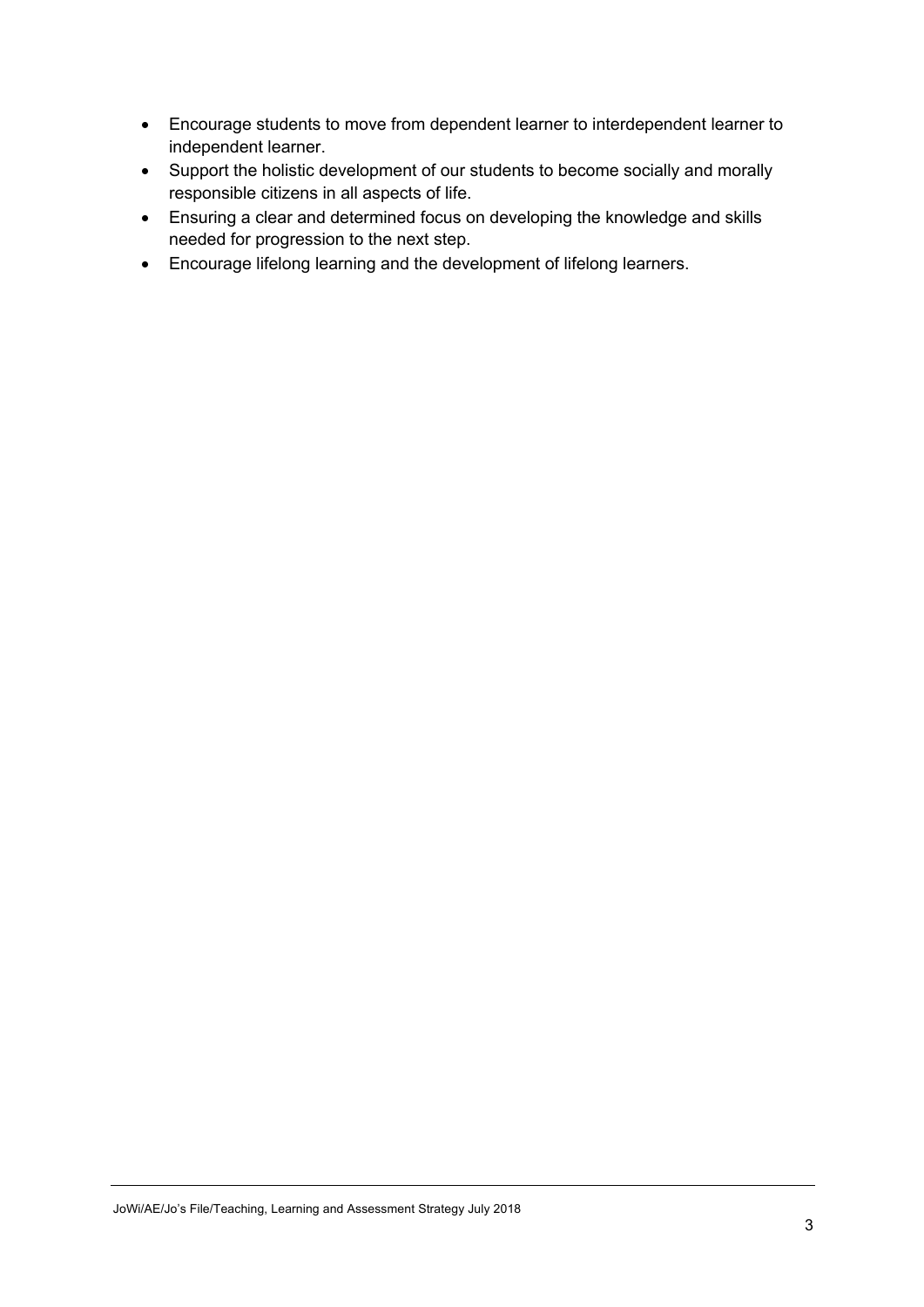## **What our students said:**

# **180 were surveyed in the production of this strategy, below are a few of their comments:**

**"We are learning in different ways, it's not always the same and this makes the lesson interesting." Jodie, L3 HSC**

**"I enjoyed planning and creating my film. It was excellent because it allowed me to be practical and creative in my own way.." L3 Creative Media**

**"when demonstrating Space X – he showed us how far we could go with programming." Mason, L2 Games Development.**

**"When placed on expeditions we are given the opportunity to develop our navigation / orienteering skills within our group." Talin, L3 Public Services.**

**"I receive high quality support and know I can trust my teachers advice and feedback." Katie , HSC**

**"Teachers have been very supportive with upcoming exams which is beneficial for stress levels." A Level**

**"My teachers are always very friendly and always offering to help you reach your full potential." EYE**

**"Many helpful teaching resources are made available on Moodle and in the library." HSC**

**"Teachers help us by doing extra workshops" A Level**

**"Different ways of teaching has helped me to understand the topic a lot better." A Level Chemistry**

**"When I am having a tough day I know I can count on teachers that teach me or have taught me, to make sure I am okay." Meredith, L3 Acting**

**"work experience at the boxing event was potentially one of the best experiences in terms of camera work and that put me in a situation that meant I had to work on the spot." Owen, L3 Creative Digital Media Production.**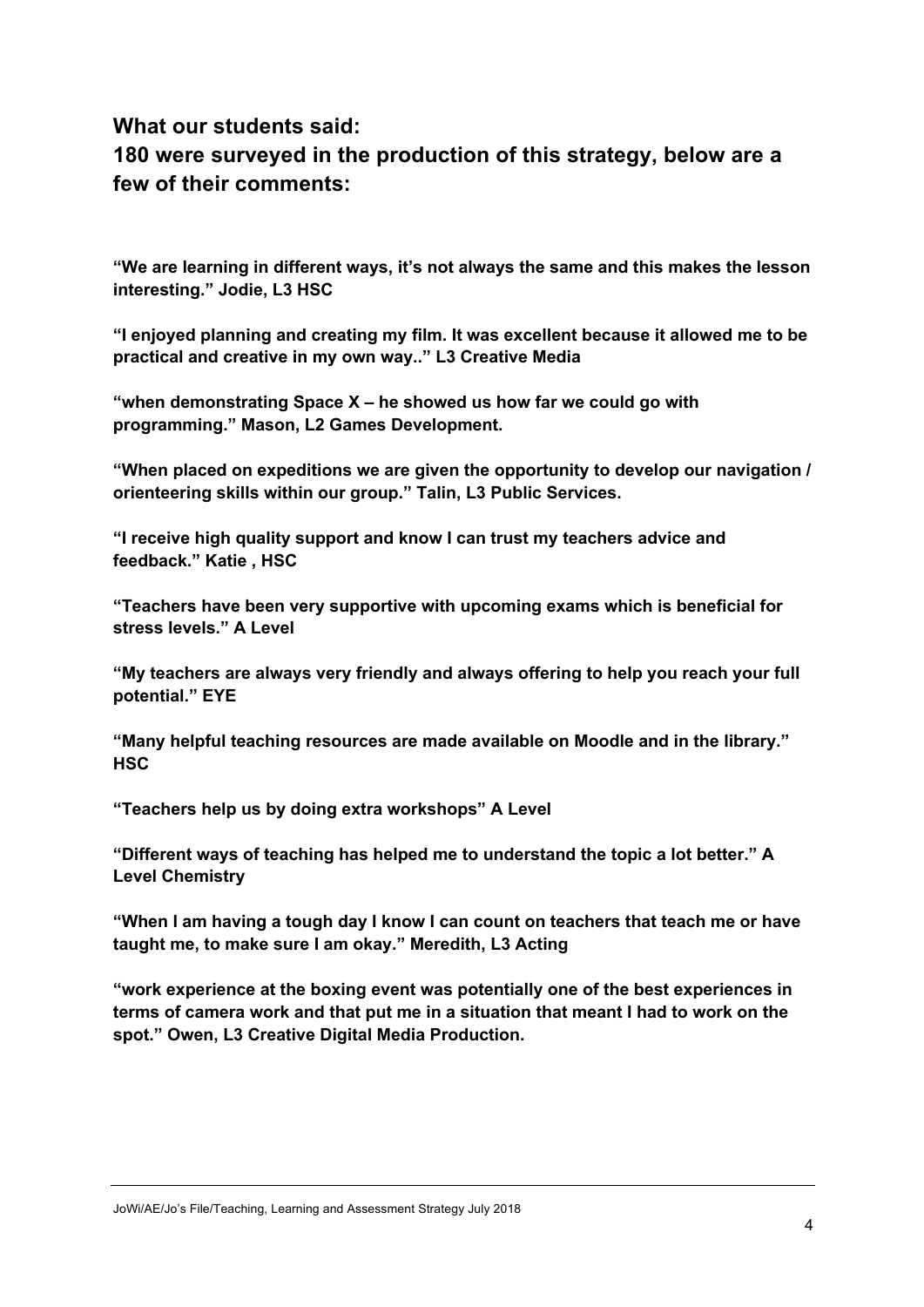# **LEARN**

- 1. To provide an excellent learning environment and an outstanding student experience through:-
	- An academically rigorous and vocationally relevant curriculum that is inclusive and accessible to all.
	- High quality, interactive and creative learning, teaching and assessment, with a focus on the outstanding quality of the classroom experience.
	- Staff who engage and challenge their students.
	- Learning environments must support interaction, the sharing of knowledge and learning amongst staff and students.
	- Flexible learning environments which allow for a wide variety of learning and teaching approaches.
	- The learning environment should be welcoming, safe and provide a culture of professionalism in keeping with the subject or vocational area.
- 2. To develop a whole organisational approach to e-learning that facilitates independent learning.
	- Engage staff in continuous developments in software and resources to enhance the learning experience.
	- Ensure access to high quality reliable Wi-Fi.
	- Maintain high quality and up to date teaching and assessment materials.
	- Learning, teaching and assessment approaches should make effective and informed use of digital resources and skills to encourage active learning and a connected learning experience.
	- Develop high quality physical and virtual learning environments and make active and creative use of technology to support structured, social and collaborative learning to take place.
	- Use educational and other digital technologies to support active individual and collaborative engagement in learning regardless of the mode of study or location.
	- To improve the student digital experience by providing a high quality technology rich blended environment for student study. This encompasses the physical infrastructure (student computers, software, Wi-Fi, BYOD) ease of use of systems, accessibility and digital wellbeing, supporting students to develop digital capabilities.
- 3. Curriculum design and delivery focusses on learning.
	- Students are provided with high quality teaching and learning that is focused on meeting individual student needs and encouraging aspiration of achievement.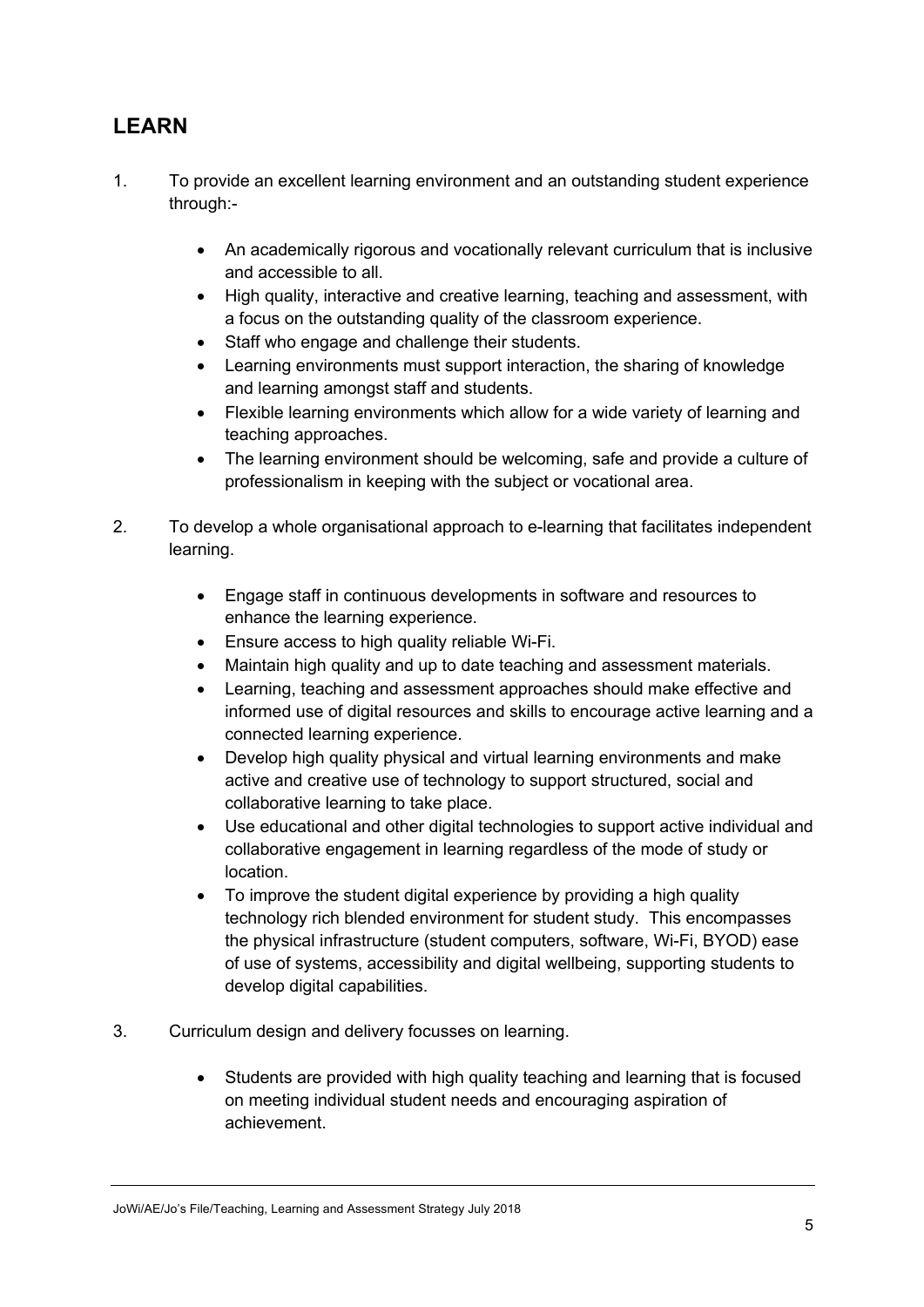- Learning will be promoted as an active process through which students will be reflective, creative and curious.
- High quality teaching will use a range of techniques and approached through which students' written and verbal communication skills will be developed.
- Encourage an ongoing dialogue between staff and students, where students are encouraged to explore ideas, ask and answer questions, listen to the contributions of others and complete work set.
- Develop effective and engaging delivery methods which develop an appetite for learning.
- Students will shape learning and teaching by:
	- o Giving feedback on lessons via surveys and focus groups.
	- o By attending course review meetings.

## **SUCCEED**

- 4. Strong and effective assessment practices which promote learning, development and achievement.
	- Offer varied assessment strategies which ensures a differentiated approach for delivery.
	- Evidence of learning will be elicited through questioning, tasks and discussion.
	- Students will have clear learning outcomes and/or criteria for success.
	- Formative assessment (assessment for learning) will be used to prepare students for summative assessment (assessment of learning).
	- Assessment must be planned to provide formative and summative opportunities which are timely.
	- Feedback will move learning forward. Feedback will be clearly structured to provide a focus on how to improve the work. All feedback will use and refer to target setting and achievement.
	- Feedback will be timely, raise aspiration and empower learning.
	- Assessment should provide students with opportunities to achieve 'high grades' throughout the course.
- 5. High aspirations and stretch and challenge for all students.
	- High expectations and aspirations for students are embedded through the setting and realising of challenging targets for student achievement and progress.
	- Ensure a whole college culture that prioritises the achievement of outstanding learning and teaching in every lesson for every student.
	- Ensure all students make excellent progress, based on their starting points.
	- Encourage students to stretch and challenge themselves in their performance, leading to successful outcomes and high aspirations.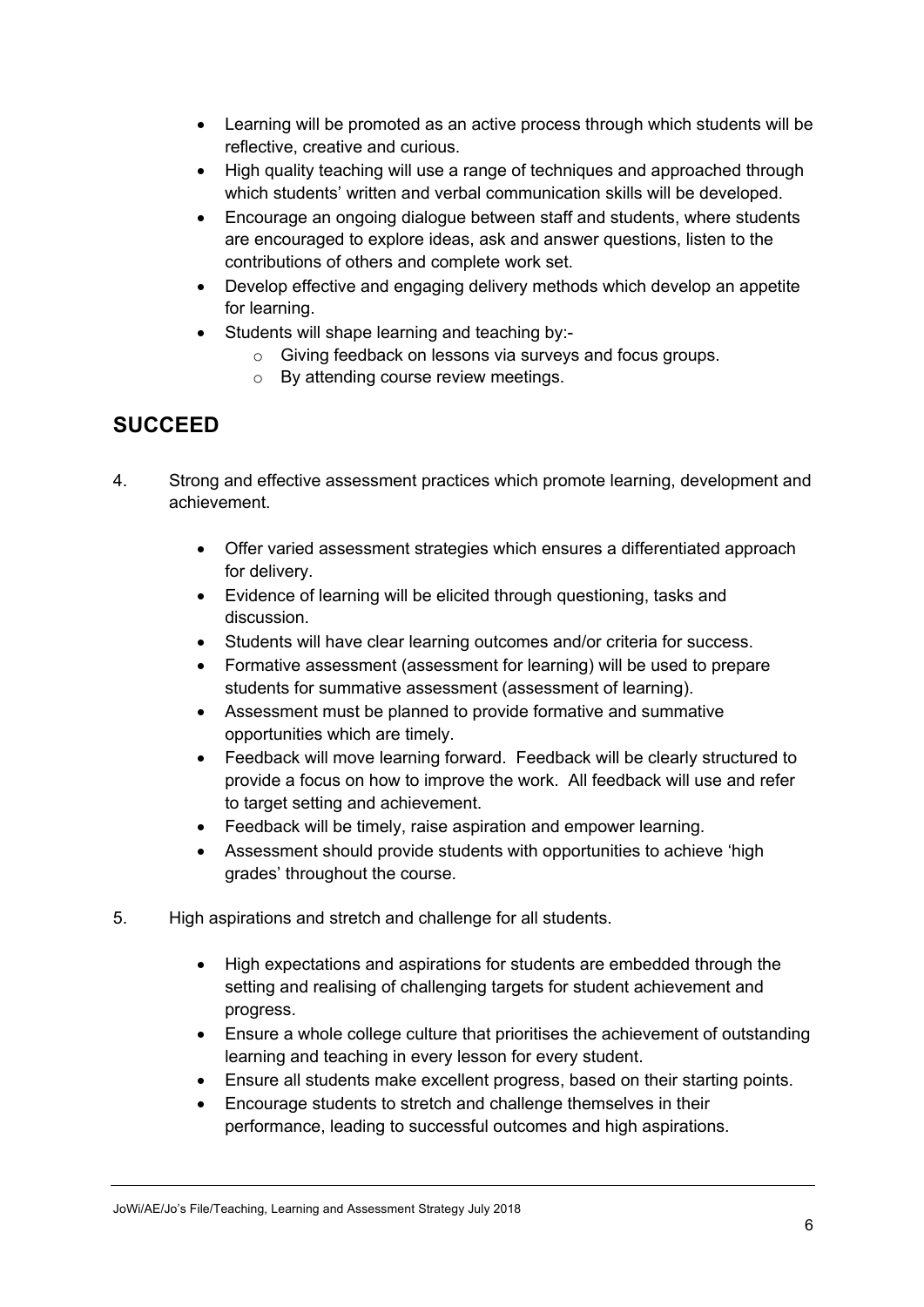- Ensure students consistently experience challenging, well-paced and dynamic sessions, where their progress is celebrated and consequently attendance is high.
- Teachers demand that students have high aspirations and expectations regarding their achievement, behaviour and personal development.
- Encourage reflective learning by supporting students through tutorials, action planning and Individual Learning Plans (ILPs).
- 6. Promote an extensive programme of high quality continuous professional development (CPD) that focuses on the priorities and actions identified to improve teaching, learning and assessment for individual teachers, including scholarly activity.
	- Teachers will be knowledgeable in their subject(s), passionate about their teaching and make appropriate use of professional development to maintain the currency of their subject knowledge.
	- Staff entitlement to annual CPD will be ensured by College organised events and external staff development events.
	- ITE is offered to trainees via the University of Worcester DET.
	- The annual staff development programme is informed by the outcomes of lesson observations, learner outcomes and appraisals across the College, both strengths and areas for development.
	- CPD will be high quality to build capacity in staff to reflect, improve and innovate.
	- Coaching will be available to aid staff to embrace the transfer of knowledge and skills.

# **FLOURISH**

7. Recognise individual learner needs and individual differences in teaching, learning and assessment styles and approaches and support students in developing and expanding their preferred teaching, learning styles.

Students are individuals with varied personal abilities and needs and varied educational and cultural backgrounds, therefore, provision needs to reflect a variety of learning experiences.

- Teachers will ensure that group profiles indicate the needs, support, initial assessment profiles (literacy and numeracy) of all students to inform the planning of activities, assessment and resources required for learning.
- Students should have a personalised experience that meets their needs, assessment of their needs at the start of the programme and during their programme will shape teaching, learning and curriculum support.